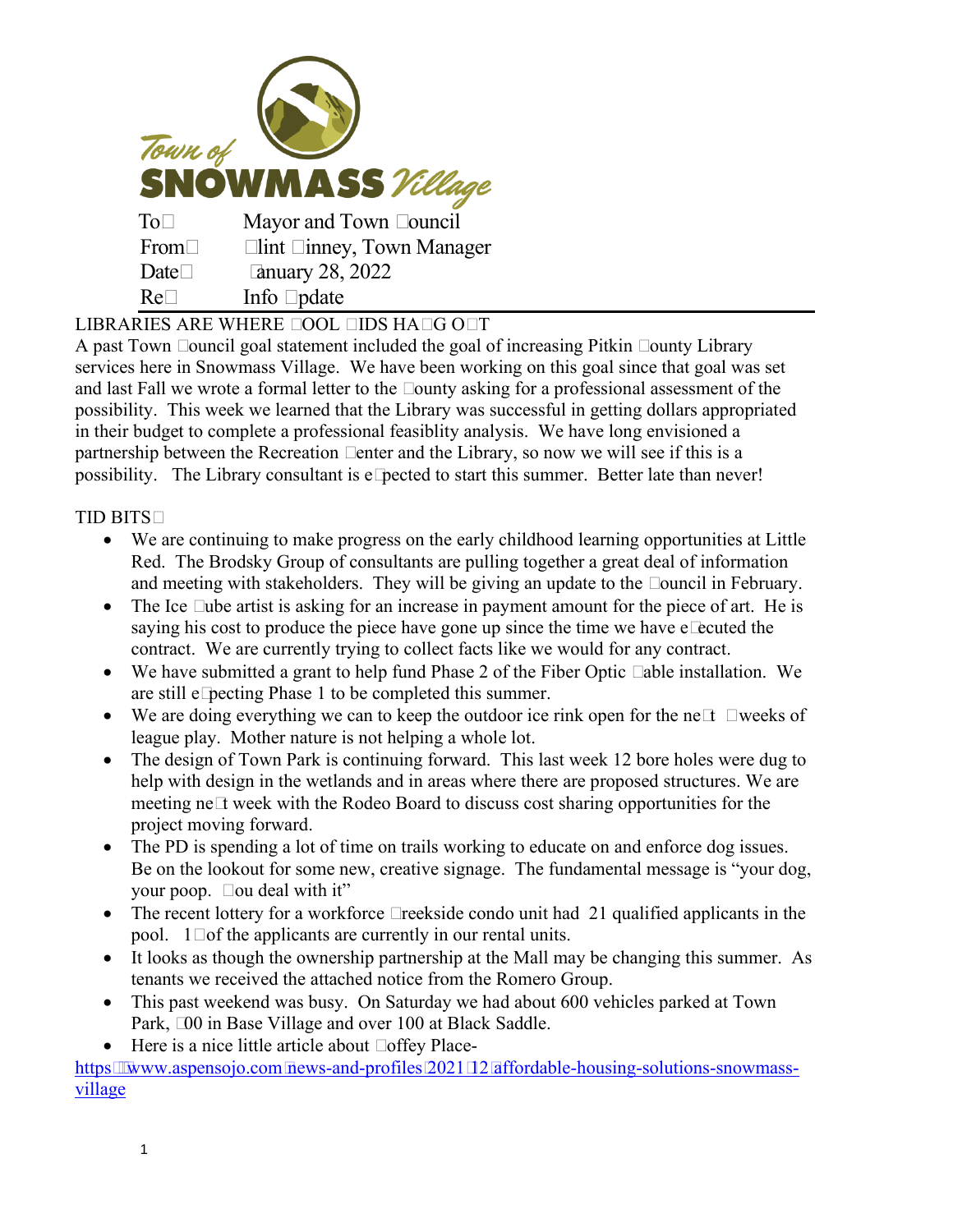## DIG WE MUST FOR A BETTER AIRPORT

To accommodate necessary pavement maintenance at the airport, the runway (and surrounding areas of pavement) at the Aspen/Pitkin County Airport will be closed from May 2nd through May 15th, 2022. In an effort to address (a hopeful) change in airline fleets to allow for both the CRJ-700 or Embraer E-175 aircraft, a few of the airplane parking positions will be out of commission from May  $2<sup>nd</sup>$  to June 2. The parking change will reduce overall capacity for commercial airlines, but the demand should be easy enough to accommodate with the remaining spaces.

CC: Department Directors